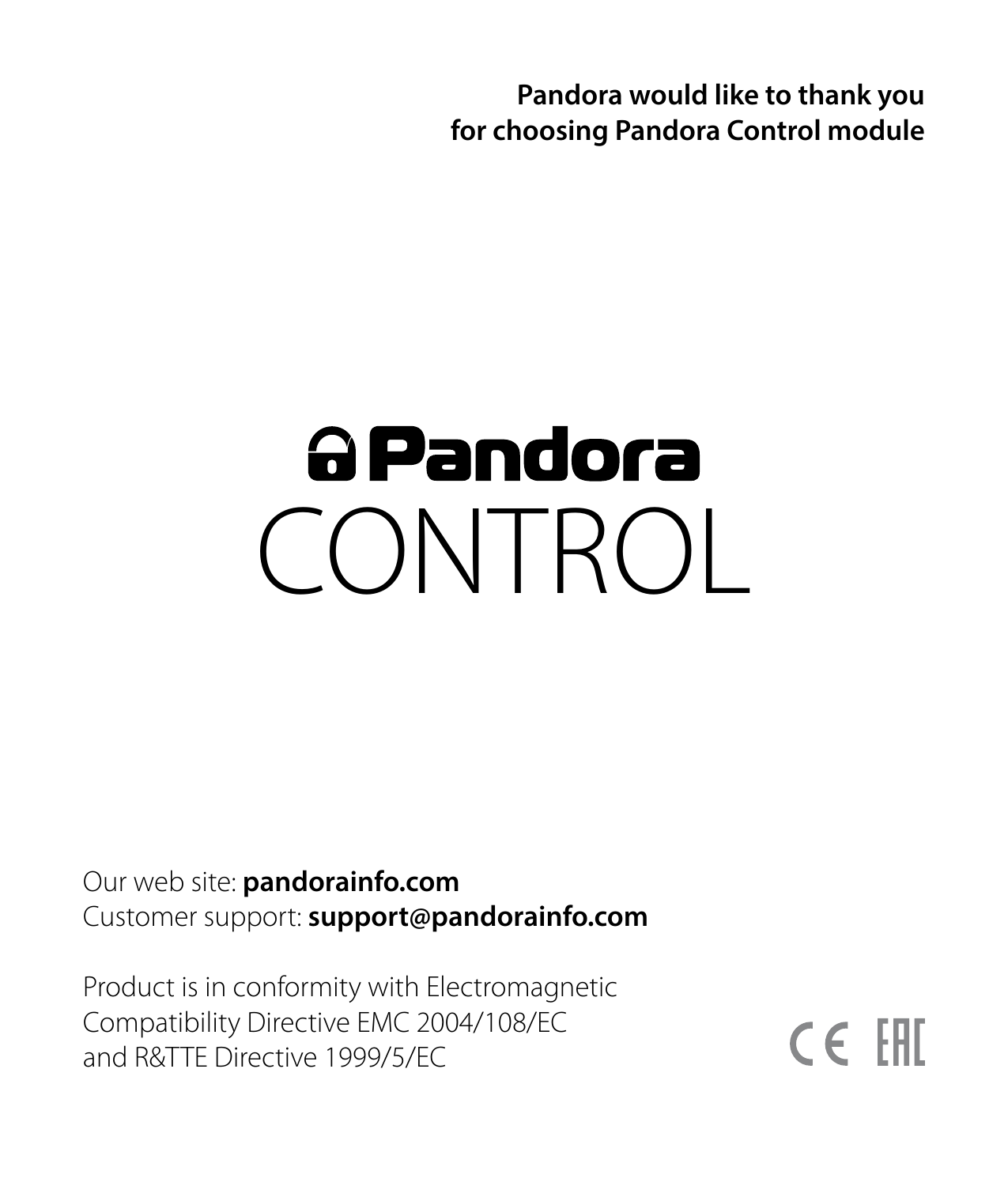# TABLE OF CONTENTS

| SYSTEM SET                        | 3  |
|-----------------------------------|----|
| <b>FEATURES</b>                   | 4  |
| Owner's personal card             | 6  |
| MODES AND FUNCTIONS               | 7  |
| ONLINE SERVICE AND MOBILE APP     | 11 |
| MOBILE APP PANDORA NAV BT         | 13 |
| CONTROL USING SMS COMMANDS        | 14 |
| INSTALLATION                      | 16 |
| General installation requirements | 17 |
| Wires description                 | 18 |
| Installation/replacing SIM-card   | 20 |
| PROGRAMMING                       | 21 |
| <b>ADDITIONAL DEVICES</b>         | 23 |
| <b>WARRANTY OBLIGATIONS</b>       | 28 |
| ACCEPTANCE CERTIFICATE            | 32 |
| WARRANTY CARD                     | 32 |

# SYSTEM SET

| 1. User and installation manual |
|---------------------------------|
| 2. Owner's personal card        |
| 3. Pandora Control module       |
| 4. Main cable                   |
| 5. Bracket                      |
| 6. Packaging                    |

NOTE! THE MANUFACTURER RESERVES THE RIGHT TO CHANGE THE system set and construction of the product to improve its technological and operational parameters without notification.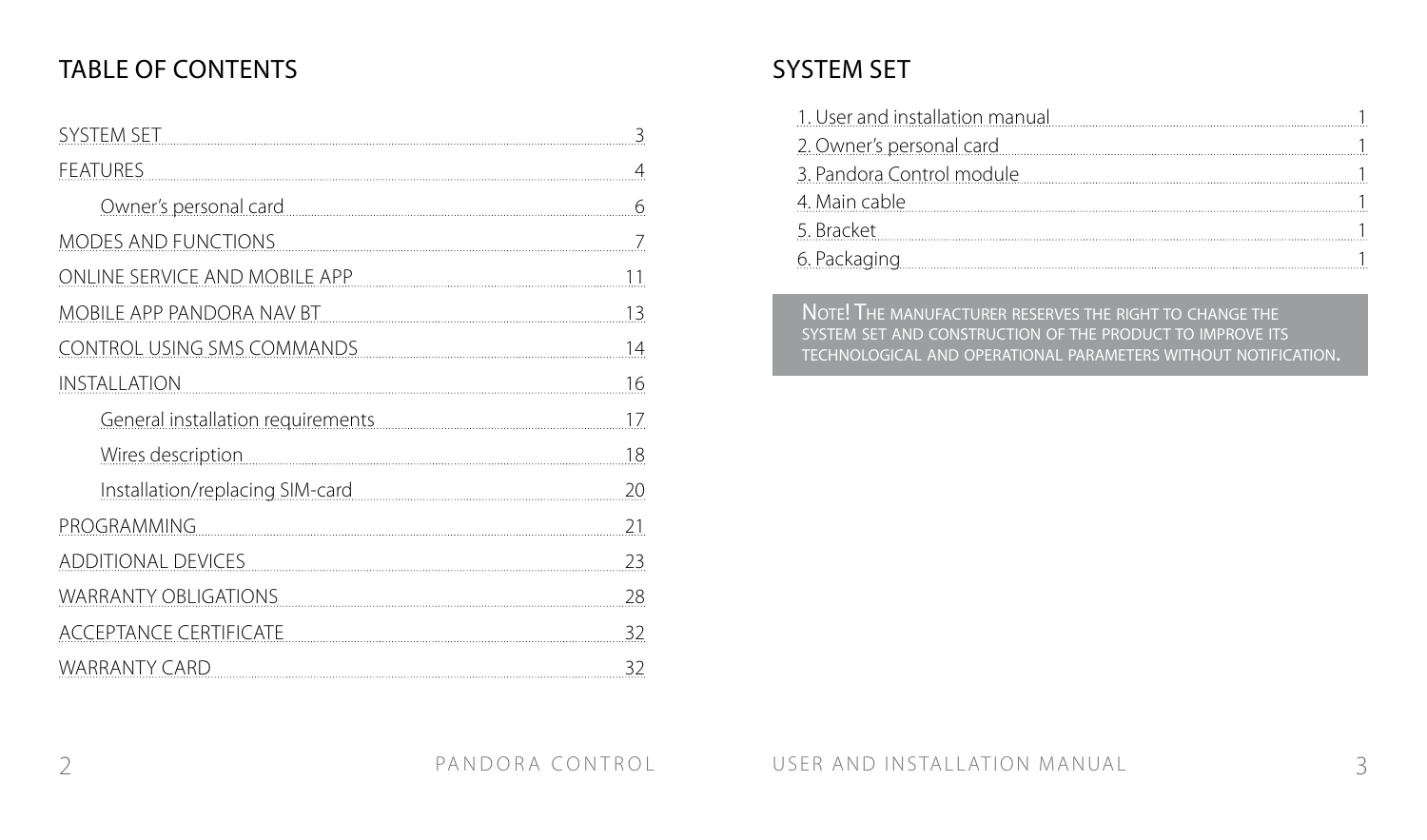# FEATURES



**• Built-in LTE module (4G LTE/3G/2G | GPS/GLONASS)** – provides a connection with our online service pandora-on.com and mobile application Pandora Connect, allows to determine LBS and GPS/ GLONASS coordinates, to control and manage unit using SMS messages, Push messaging, automatic date and time correction by UTC.

**• Built-in nano-SIM** port is used to work with the built-in GSM modem<sup>\*</sup>

\* For the correct operation of the GSM functions, an owner should monitor the status/balance of the SIM-card installed in the module. If the SIM-card is blocked or defective, GSM functions of the system will be unavailable.

**• 2,4 GHz radio channel, Bluetooth 5.0 protocol (BT5.0)** – supports additional Bluetooth devices (see the «Additional devices» section), including a mobile phone.

**• Built-in 3D accelerometer (digital shock/motion/tilt sensor)**  – controls «Accelerometer trigger», «Shock sensor alarm» and «Dismantling» functions.

**• LED indicator (RED)** – displays the state of modes and functions.

**• VALET button** – is used for activation and changing the settings of the module.

**• Built-in battery** – provides operation in «Autonomous beacon» mode.

**• External power supply 12-24V** – provides operation in «Constant connection» mode.

**• Ignition input** – enables the «Tracking» and «Built-in battery charge» functions.

**• Programmable channel** – maintain the extended operation mode of the digital engine preheaters (Webasto and Eberspacher), works as analog input/output.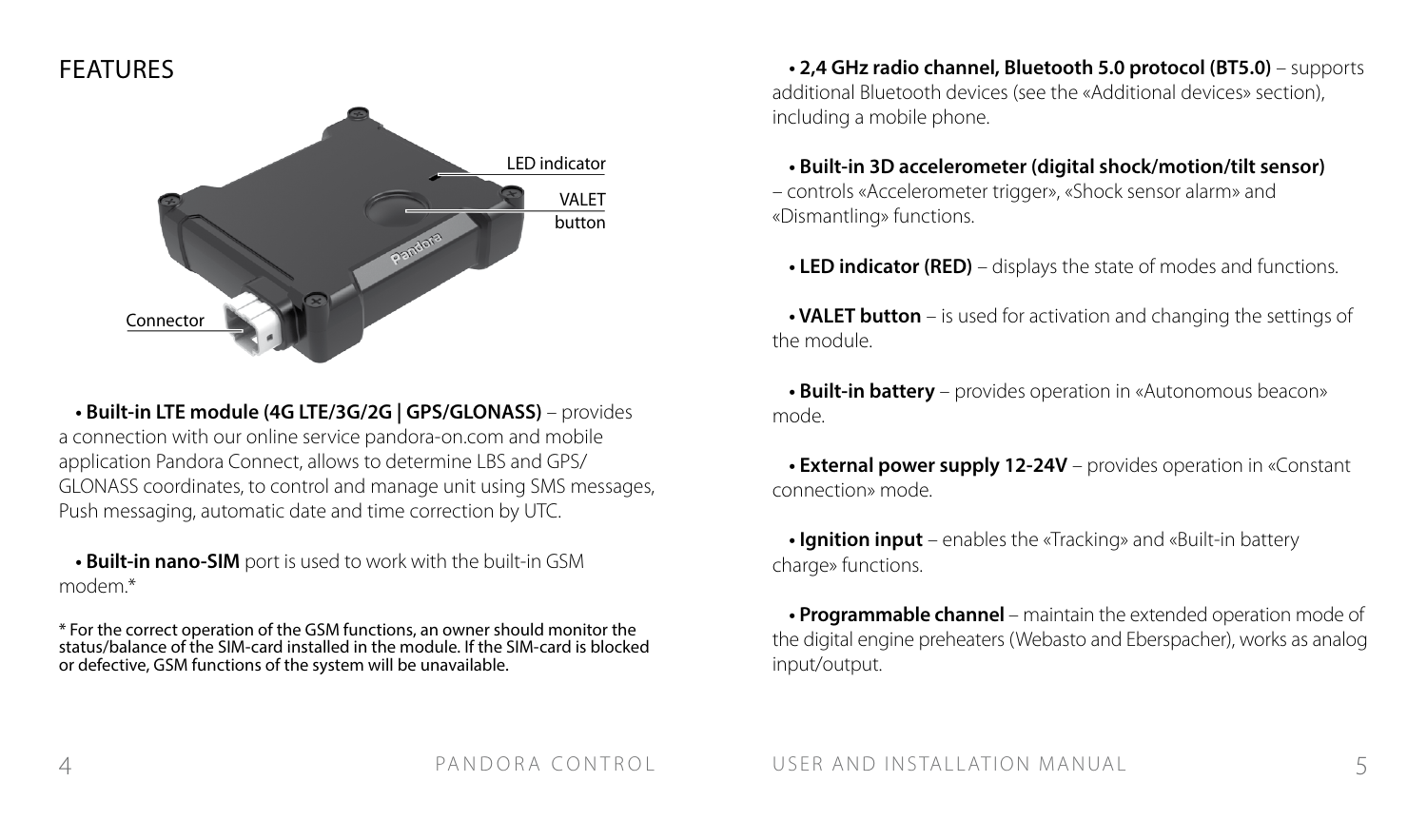#### **Owner's personal card**

WARNING! ERASE THE PROTECTIVE LAYER CAREFULLY. DO NOT use any sharp objects to avoid damaging of a hidden information under the protective layer. The information on the owner's personal card could not be changed or restored in case of damage or lose.

- **LOGIN** is a 10-digit number. This information is used to add module to the online service and mobile application.
- **PASS** contains 8 characters and can consist of digits, lower and upper case letters. This information is used to add module to the online service and mobile application.
- **Phone number** is a phone number of the preinstalled SIM-card. **• PIN** not used.



Warning! It is forbidden to damage the protective layer of the «Owner's personal card» - the information under the protective layer of the card is intended only for the owner of the device. When the owner complains about the erased protective layer, the device is reinstalled at the expense of the installer.

# MODES AND FUNCTIONS

**Transportation mode.** This mode is active since the moment of manufacture of the device. The module will exit this mode after configuring the owner's phone number and connecting of the external power supply. If all phone numbers are deleted from the memory and the external power supply is disconnected from the module, the device will activate the transportation mode again.

**Constant connection mode.** The main mode, designed to operate with the external power supply (+12V/+24V) and ignition input connected. In this mode the module is in a constant connection with online services and peripheral Bluetooth devices.

**· Tracking** is an automatic function of the "Constant connection" mode. It allows to determine coordinates and track the routes in the online services. This function is enabled by ignition status appearance and is disabled with ignition status disappearance.

**· Shock sensor alarm.** This function of the "Constant connection" mode detects movement of the module and sends the alarm notification, if the authorization devices are not in the coverage zone of Bluetooth connection of the module. This function is enabled remotely by a user using the online services.

**· Dismantling.** This automatic function of the "Constant connection" mode allows to detect the overturn of the module and sends the alarm notification to the owner.

**· Power off alarm** is an automatic function of the "Constant connection" mode. It allows to control the disconnection of the external power supply and sends alarm notification to the owner.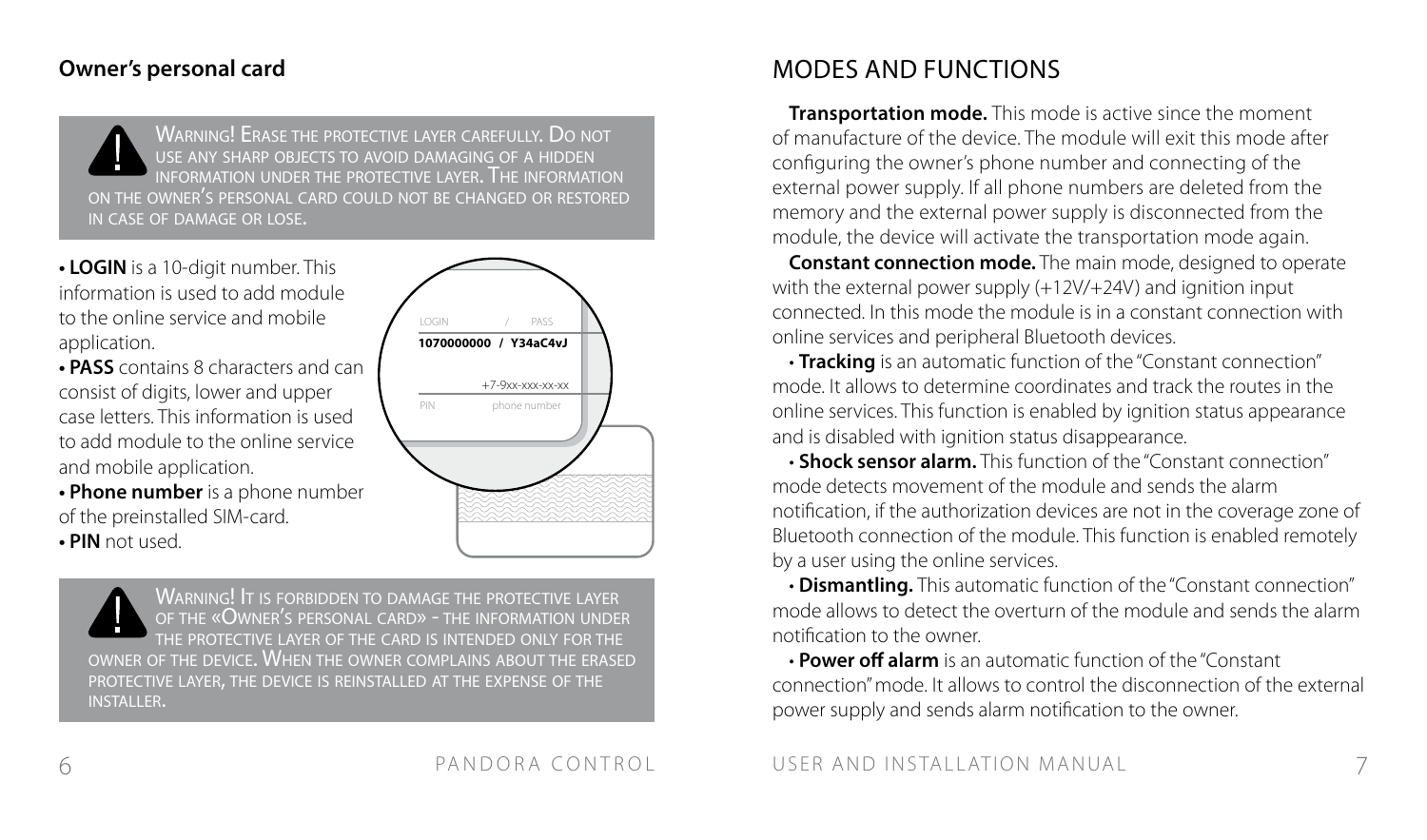**· Built-in battery charge** is an automatic function of the "Constant connection" mode. It allows to charge the built-in battery while ignition is on.

**Autonomous beacon mode.** The additional mode designed to work from the built-in battery when the external power supply is disconnected. The device "wakes up" (switch on GSM/GNSS interfaces) for a short time with a pre-set periodicity in order to inform the owner about its location and state, send and receive SMS messages, connect to the online services.

**· Activation period / Activation time** – a configurable functions of the "Autonomous beacon" mode. They allow the module to "wake up" at a specified time period or with a specified frequency. Configuration is made by the owner via online services.

**· Accelerometer Trigger / Accelerometer Timeout** – a configurable functions of the "Autonomous beacon" mode. They allow to "wake up" the module by the external impact. Configuration is made by the owner via online services.

**· Tracking mode / Duration of tracking mode operation** – a configurable functions of the "Autonomous beacon" mode. They allow to determine the module location with route tracking in online services. Configuration is made by the owner via online services and/or SMS messages.



Warning! If the module is in the «Autonomous beacon» mode, the «Tracking» function will be enabled after the next online session of the module.

**Service mode** is an additional mode designed to disable the programmable channel (engine preheater control, analogue input/ output) and alarm notifications during technical maintenance of the vehicle.

Enabling/disabling of this mode is made by the user using the online services by the «Switch on Service mode» and «Switch off Service mode» commands. If radio tags or a mobile device are paired with the module and the «Allow using phone as a tag» and/or «Allow use of tags» functions are enabled, then the mode can be enabled only when a radio tag or a mobile device is in the coverage zone of Bluetooth connection of the module.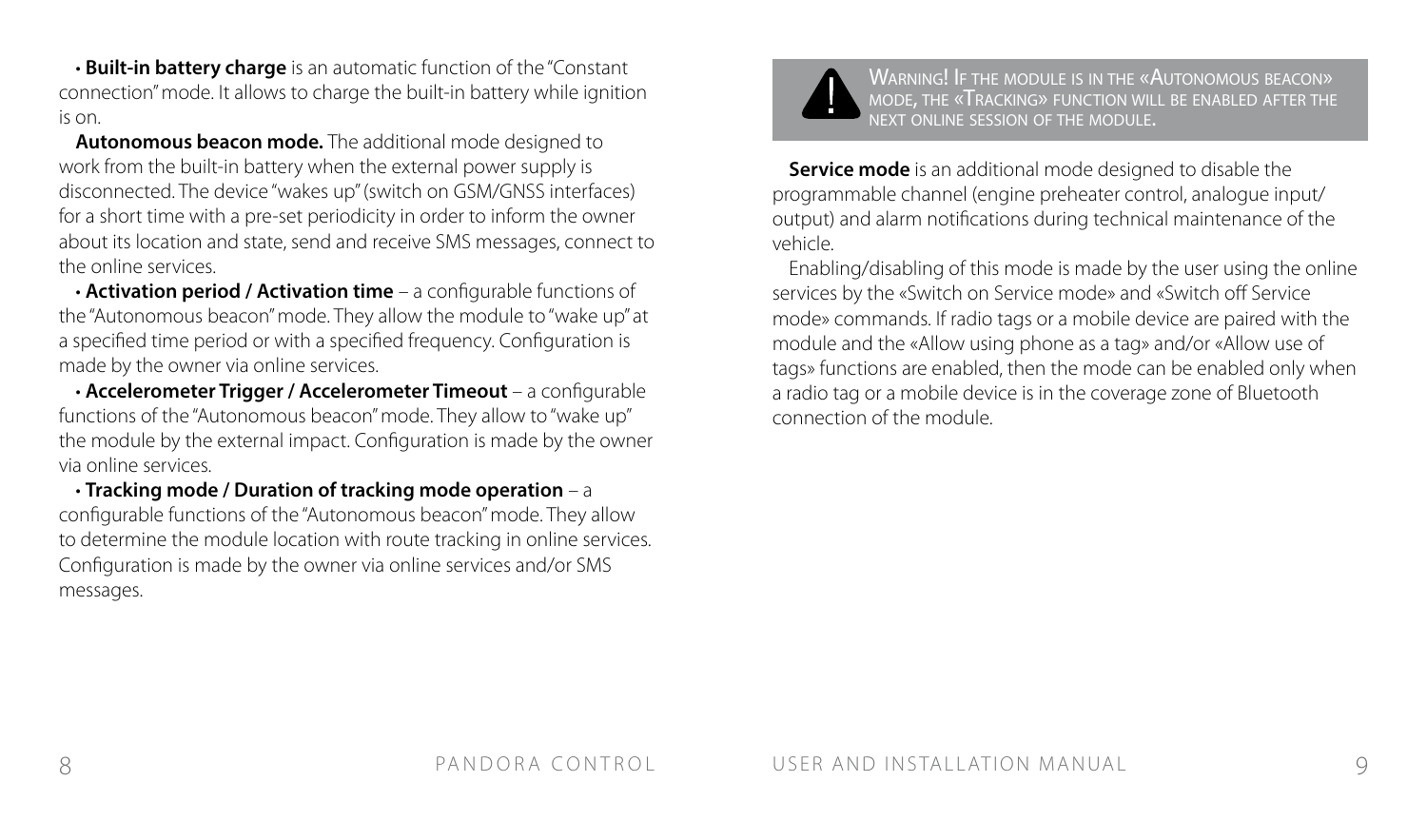#### **Functions of the VALET button**

| <b>Functions</b>     | <b>VALET</b> button | <b>LED</b> indicator                         |
|----------------------|---------------------|----------------------------------------------|
| Activation           | Hold for 3 seconds  | 3 short flashes                              |
| Remove mobile device | Hold for 6 seconds  | 6 short flashes                              |
| Firmware update      | Hold for 10 seconds | 9 short flashes+<br>following smooth flicker |

Activation - the function enables the module interfaces to change its parameters and settings.

Remove mobile device - erasing a previously recorded mobile device from the module memory.

Firmware update - updating the module firmware via a Bluetooth connection.

### **Signals of the LED indicator**

|  | Bluetooth connection is available     |
|--|---------------------------------------|
|  | Uploading data to the server          |
|  | GPS coordinates detection             |
|  | Main owner phone can be<br>programmed |
|  | Available for an incoming call        |
|  | Incoming call                         |
|  | Tracking mode is active               |

# ONLINE SERVICE AND MOBILE APP

In order to use our online services pandora-on.com and mobile app, it is required to create an account (Registration), login to your account (using your e-mail and password created on the registration step) and add your device to your account (enter information from the «Owner's personal card»).

To create an account visit the web-site or open mobile application and follow the Registration procedure.

#### Online service is available by the link:

#### **https://pandora-on.com**

The **Pandora Connect** mobile application is available for downloading from the corresponding app store:

#### **App Store (iOS); Google Play (Android).**











the application!



WARNING! THE MANUFACTURER RESERVES THE RIGHT TO MAKE changes of the interface and functionality of the online service and mobile application without notifying the consumer.

#### 10 PANDORA CONTROL USER AND INSTALLATION MANUAL 11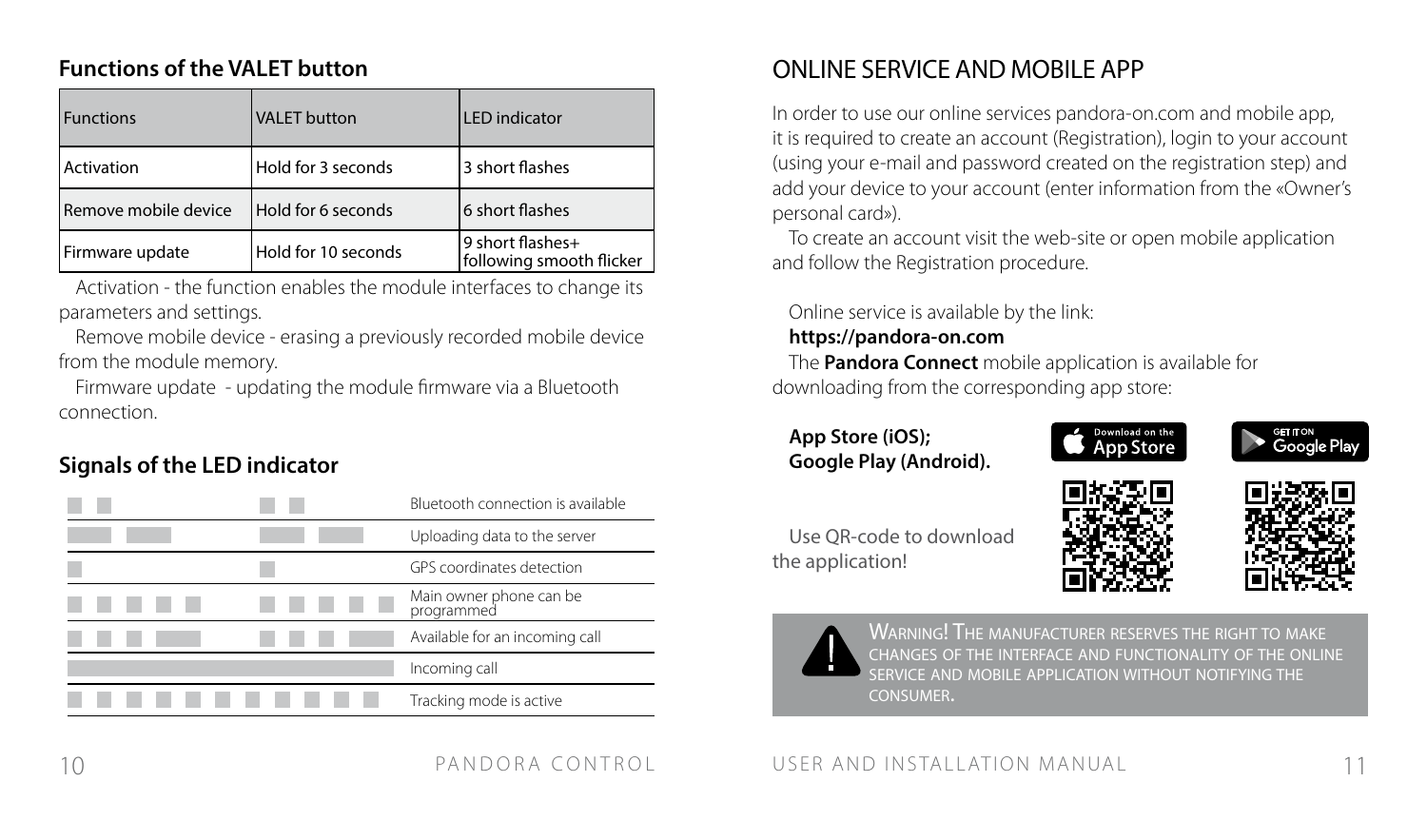During the registration process you will create data, that is used to login to the account:

"Login" – your e-mail address;

"Password" – your own password.

An e-mail with the confirmation link will be sent to your e-mail address after the registration procedure is completed. The registration of the account will be completed after you follow the provided link.

After completing of the registration process, you can login to the online service via a computer's web browser or via the mobile app Pandora Connect. Go to the «Add a device/Add a system» window and enter the LOGIN and PASS from the «Owner's personal card», create a name for your module and click «Add». After this, you will be able to control, change setting and get information about the module state through the online services.



Warning! Erase the protective layer carefully. Do not use any sharp objects to avoid damaging of a hidden.<br>USE ANY SHARP OBJECTS TO AVOID DAMAGING OF A HIDDEN. information under the protective layer.

MOBILE APP PANDORA NAV BT

Pandora NAV BT application is a special tool for a fast and easy programming and updating firmware of the module. The connection between the application and the module is established only with the mobile device that was previously added to the system memory via a special coded Bluetooth protocol.

You can download free Pandora NAV BT application for your mobile device in the Google Play (Android).

#### **Pairing/removing mobile device**

• To pair a mobile device with the module:

- Turn on the Bluetooth on your phone and run the preinstalled Pandora NAV BT app;

- Press and hold the VALET button for 3 seconds (3 flashes of the LED), release the button after the third flash – the module will activate the Bluetooth connection;

- Select the found device in the «Search» menu of the application, enter the pairing PIN-code 0-0-0-0-0-0, the devices will be paired after confirming the PIN-code entry.

• To remove a mobile device from the module memory:

- Press and hold the VALET button for 6 seconds (until a 6 flash of the LED), release the button after the 6th flash – the module will remove the previously paired device.

Note! To re-pair the mobile device with the module, it is necessary to remove the existing Bluetooth connection from the mobile device and from the module.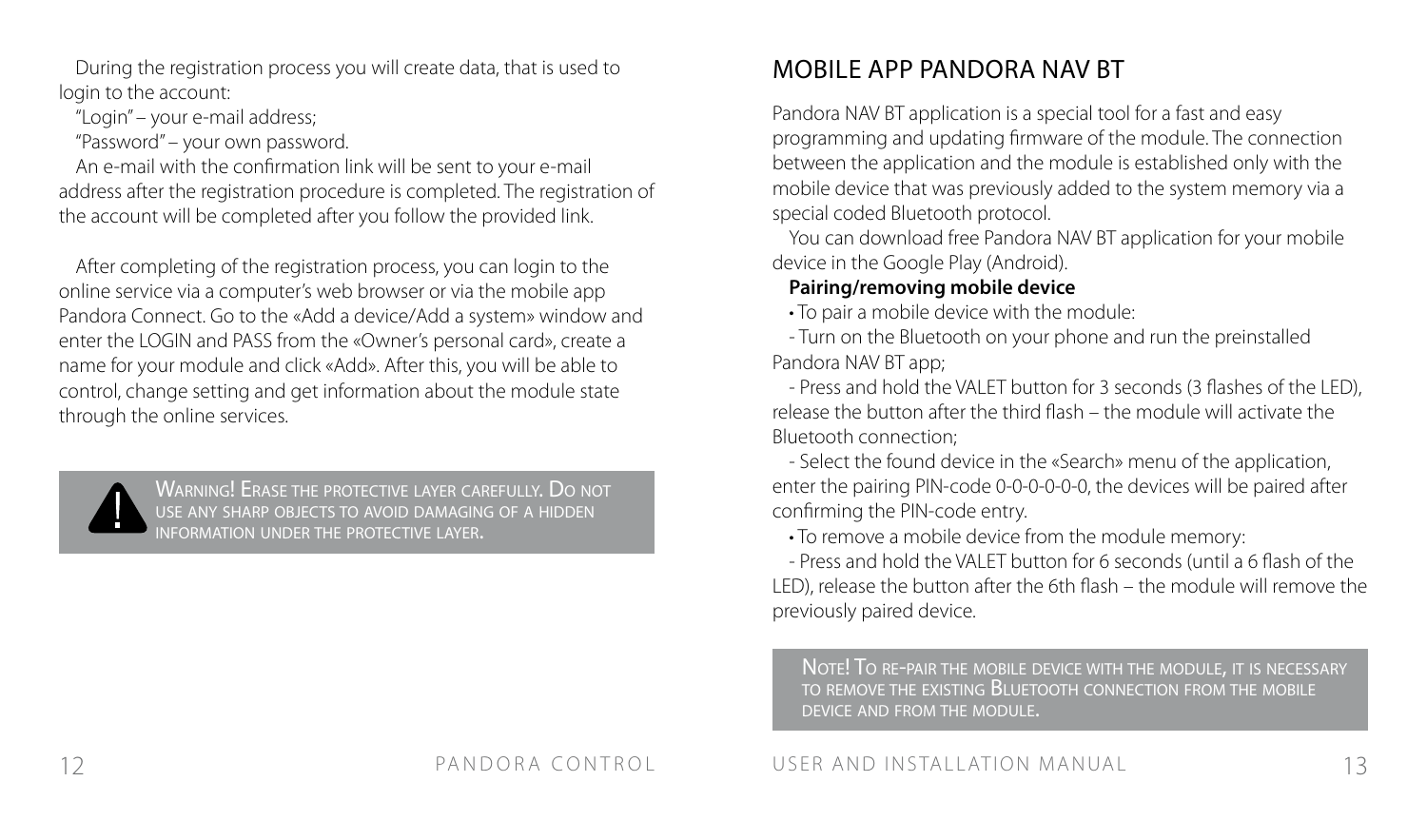# CONTROL USING SMS COMMANDS

The module can receive and execute SMS commands. The module receives SMS messages and executes commands in "Autonomous beacon" and «Constant connection» modes. To protect the module against unauthorized messages each command must contain the Service PIN-code - ХХХХ (factory default value is 1-1-1-1).



WARNING! It's STRONGLY RECOMMENDED TO CHANGE THE default value of the Service PIN-code.

**ХХХХ\*PIN\*YYYY\*** – Changing the "Service PIN-code". This command can be executed only from the phone number that has been previously programmed in the module memory **ХХХХ** – current PIN-code (default value is 1-1-1-1), **YYYY** – new PIN-code.

**XXXX\*666\*** – Switching on the "Tracking mode". The module will activate the "Tracking mode" for a previously specified period or until a command to switch it off would be received.

**ХХХХ\*999\*** – Switching off the "Tracking mode".

**ХХХХ\*ALARM\*YYY\*** – Setting periodicity of communication. **YYY** – hours value from 001 to 168.

**ХХХХ\*500\*** – Request current location.

**ХХХХ\*100\*** – Request balance of the SIM-card.



Warning! Most mobile operators store undelivered messages for no more than 24 hours.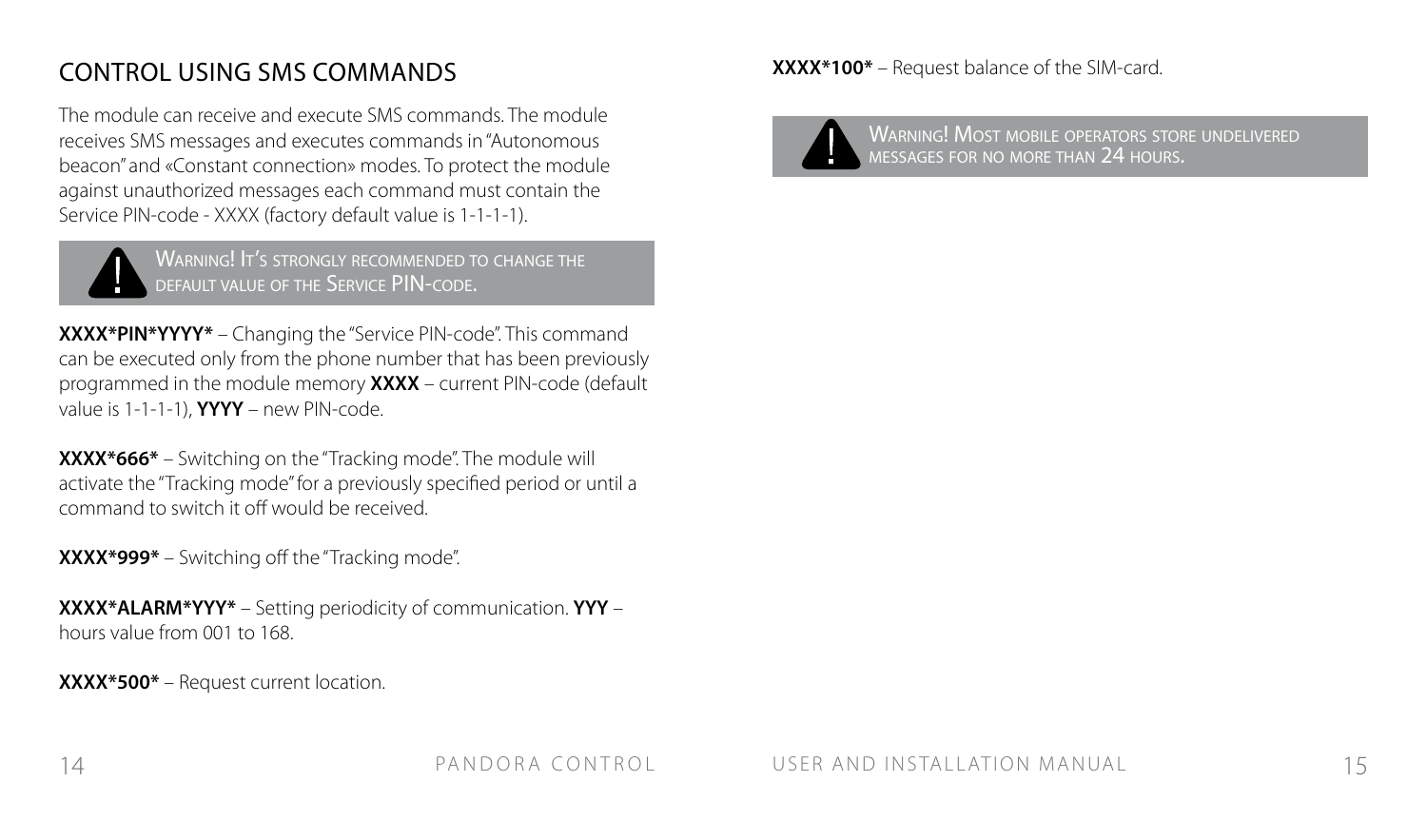# INSTALLATION



Warning! The module installation and configuration must be carried out only by <sup>a</sup> skilled professional.

Before installation update the software and program the module using the Pandora NAV BT mobile application. After programming all necessary settings delete the mobile device from the memory by pressing and holding the VALET button for 6 seconds and pair the owner's mobile device.





WARNING! THE MODULE IS DESIGNED TO OPERATE AT temperatures from -40°C to +85°C, the degree of protection is IP40.

Warning! Do not shield the built-in antennas. Keep minimum distance of 2 cm between the module and metal parts.

### **General installation requirements**

• When installing a module pay attention to the signal reception conditions for the built-in GSM, GNSS, 2.4 GHz antennas (the signal can pass through plastic or glass, but metal surfaces can shield antennas).

• The module must be placed horizontally with the front side on the top (the side with the «VALET» button and the «LED» indicator).

• Use a rigidly fixed by any means mounting bracket from the kit to install the module (the module must be secured to the vehicle body for a correct operation of the built-in shock sensor).

• The module must be installed in places where there are no any liquids. condensate and high temperatures.

• The module installation should be performed only when the connector is disconnected.

• The connections of the wires and their insulation must be carried out in accordance to the vehicle manufacturer's requirements.

• Do not place wiring in places where the wires isolation can be damaged by abrasion. Wiring through the holes must be carried out through the special rubber bushings.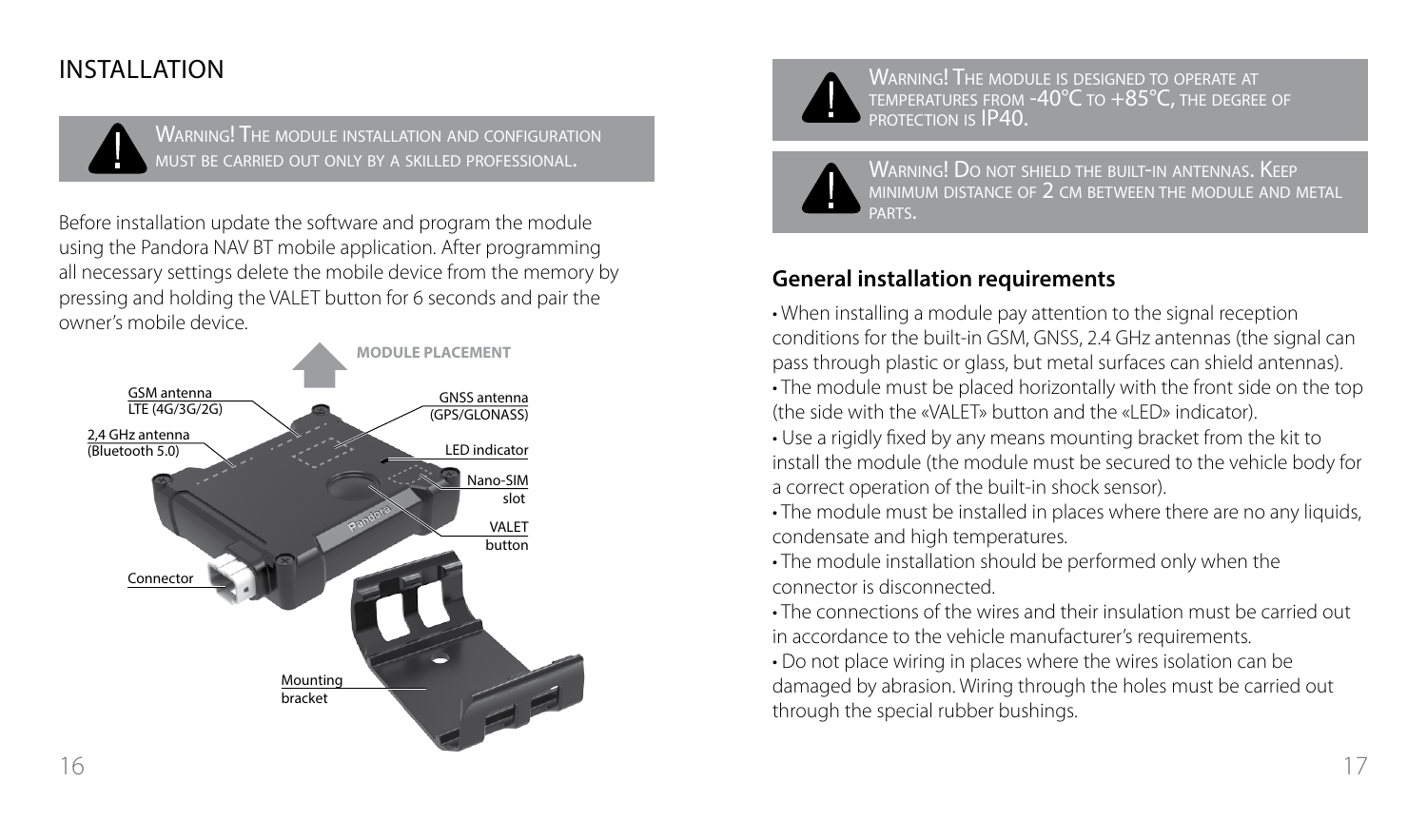• To avoid the connection loss because of vibration during driving, ensure that there is a bit of free length to the wiring, providing enough sagging.

#### **Wires description**

**№1 I Green I Ignition input** – ignition status. The wire must be connected to the ignition switch or the wire, where +12V/+24V appears when the ignition is turned on and does not disappear until the ignition is turned off. This input is mandatory for connection.

**№2 I White I Programmable channel** – control/management of additional equipment. Pandora NAV BT mobile application and pandora-on.com online service allow to implement one of the following settings:

- management over the engine preheater (Webasto/Eberspacher);
- negative status input (hood switch);

- negative output 100 mA (impulse control/ potential control/engine blocking mode).

**№3 I Black I GROUND (-)** – external power supply. It should be connected to a vehicle grounded spot. This wire must be connected FIRST during the installation, mandatory for connection.

**№4 I Red I POWER SUPPLY +12V/+24V** – external power supply. It should be connected to the reliable conductor with a constant voltage of +12V/+24V. Mandatory for connection.

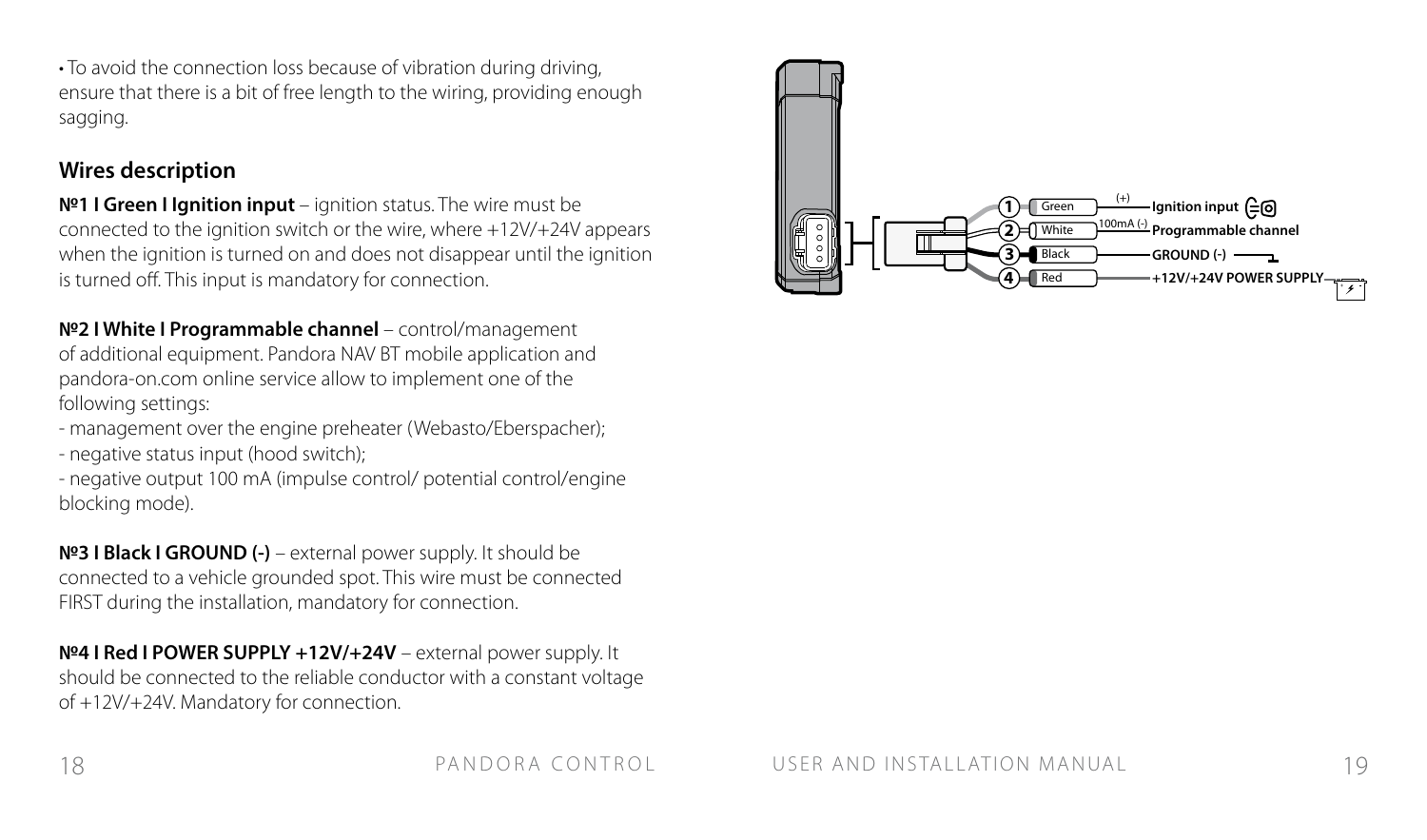#### **Installation/replacing SIM-card**

Warning! The preinstalled SIM-card is paired with the module by default and cannot work with other devices.

Make sure that a new SIM-card is working. Insert the SIM into your mobile phone and check the following services: voice communication, SMS, internet connection. Disable PIN request of the SIM.

1. Disconnect the external power supply from the module.

2. Unscrew all screws, carefully remove the cover from the module.

3. Press and hold VALET button for 10 seconds (10 short flashes of the LED indicator), release the button (the LED will perform flashes displaying Firmware update mode). During 1 minute install/replace the SIM card observing correct direction. If the LED is not flashing (builtin battery is discharged), installation/replacing of the SIM-card is not limited by time.

4. Close the cover and screw all screws. Program the module with Pandora NAV BT mobile application:

• "System phone number" setting – specify a new number of the installed SIM card in the format +XXXXXXXXXXX

• "Balance inquiry number" setting – specify a command of the "Balance request" corresponding to a mobile operator.

• "GPRS (APN) operator access point", "GPRS operator username", "GPRS operator password" – enter APN settings of your mobile operator.

# PROGRAMMING

At the time of delivery the module is in «Transportation» mode. The module will exit this mode after setting of a main phone number.

Operation and configuration of the module is possible only when there is power supply from the external source (external power supply) or from the built-in battery:

- external power supply allows the module to operate in the «Constant connection» mode. Connection of the ignition input enables «Tracking» function;

- built-in battery allows the module to operate in «Autonomous beacon» mode. In this mode the module is online once a day at 12:00 a.m. (default settings).



Warning! The module will activate the «Transportation»<br>mode if the phone numbers were not set or deleted from the settings and the external power supply is disconnected.



Warning! Before programming the module it is recommended to update the software using the Pandora NAV BT mobile application.

#### **Setting the main owner phone number**

There are three ways to set the main owner phone number:

1. Pair a mobile phone with the preinstalled Pandora NAV BT mobile application (see the PANDORA NAV BT MOBILE APPLICATION section). If the previously established Bluetooth connection was lost and the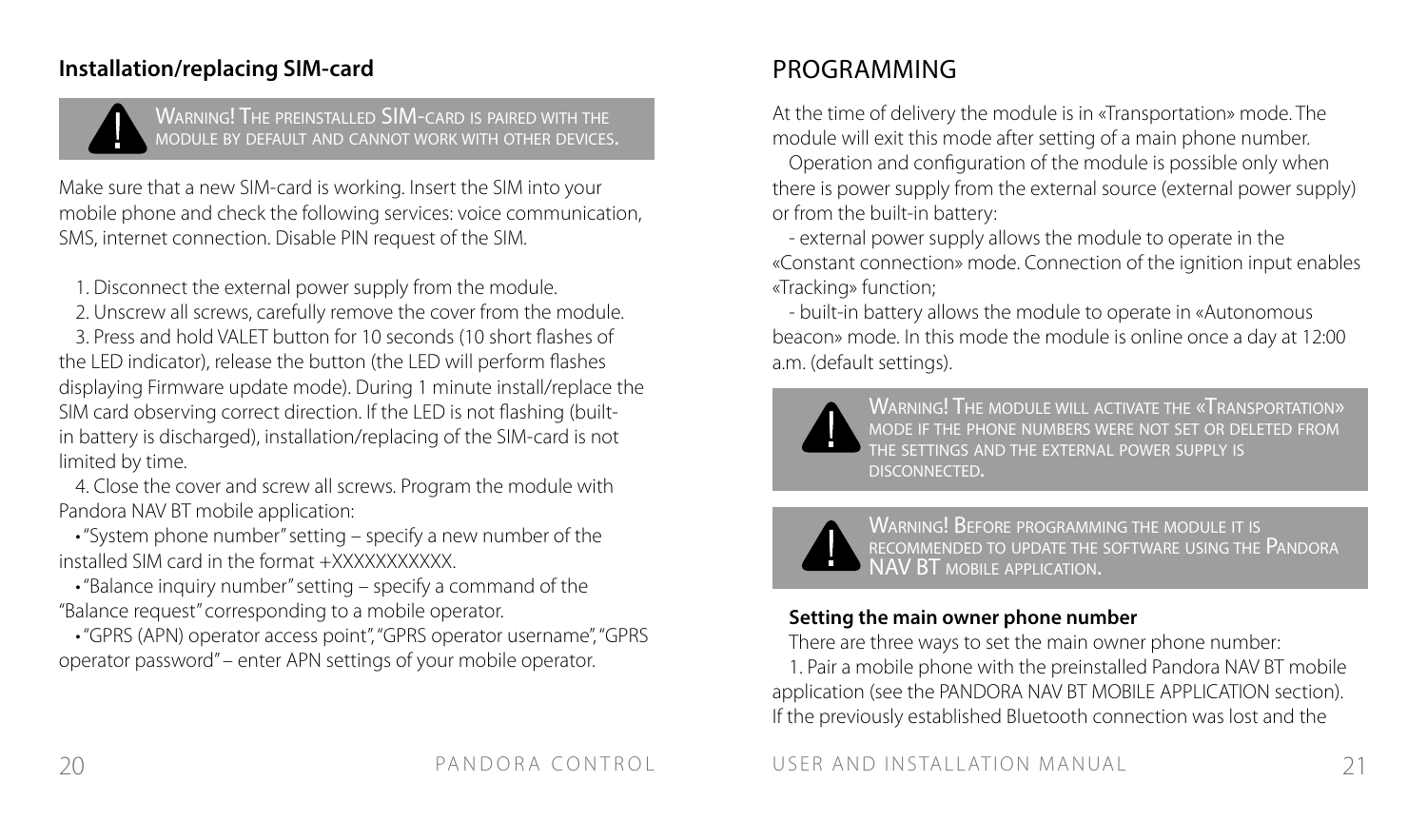module is in an energy saving mode, press and hold VALET button for 3 short flashes of the LED (3 seconds). The module will activate Bluetooth connection with the mobile device. Enter the «Settings-Phone» menu and set your phone number in the following format +XXXXXXXXXXX in the «Notification number 1» field. Disconnect a mobile device after the settings were made.

2. Log in to the pandora-on.com with the previously registered account. Go to the «Settings-Notifications» menu. Enter the main owner phone number in the «Main number» field in the following format: +XXXXXXXXXXXX. Save settings after entering the number.

3. Press and hold the VALET button for 3 seconds (3 short flashes of

the LED) to activate the module. Release the button after the third flash.

The module will enter the settings mode. After that, it will be available for a call within two minutes. Make a call from the owner's number to the phone number of the device during this time. The system automatically will remember the number of the incoming call as the main owner number and will end the call.

# ADDITIONAL DEVICES

Additional peripheral devices are designed to supplement module with anti-theft functions (Immobiliser).

Pairing and configuration of additional devices are made in Pandora NAV BT mobile application. Module supports operation of: three radio tags BT760/770/780, two radio relays BTR-101, one radio module RHM-03BT.



Warning! Installation and configuration of the peripheral devices must be carried out only by a skilled professional.

WARNING! TO OPERATE RADIO RELAY BTR-101 AND RADIO module RHM-03BT it is necessary to connect the external power supply and ignition input on the module.

# **Radio tags BT-760 I BT-770**

**I BT-780** - are peripheral devices for the automatic owner authorization, designed to control functions when approaching or distancing from the module.



#### Functions of a tag:

• Automatic control of the engine blocking using a radio relay BTR-101 or a radio module RHM-03BT;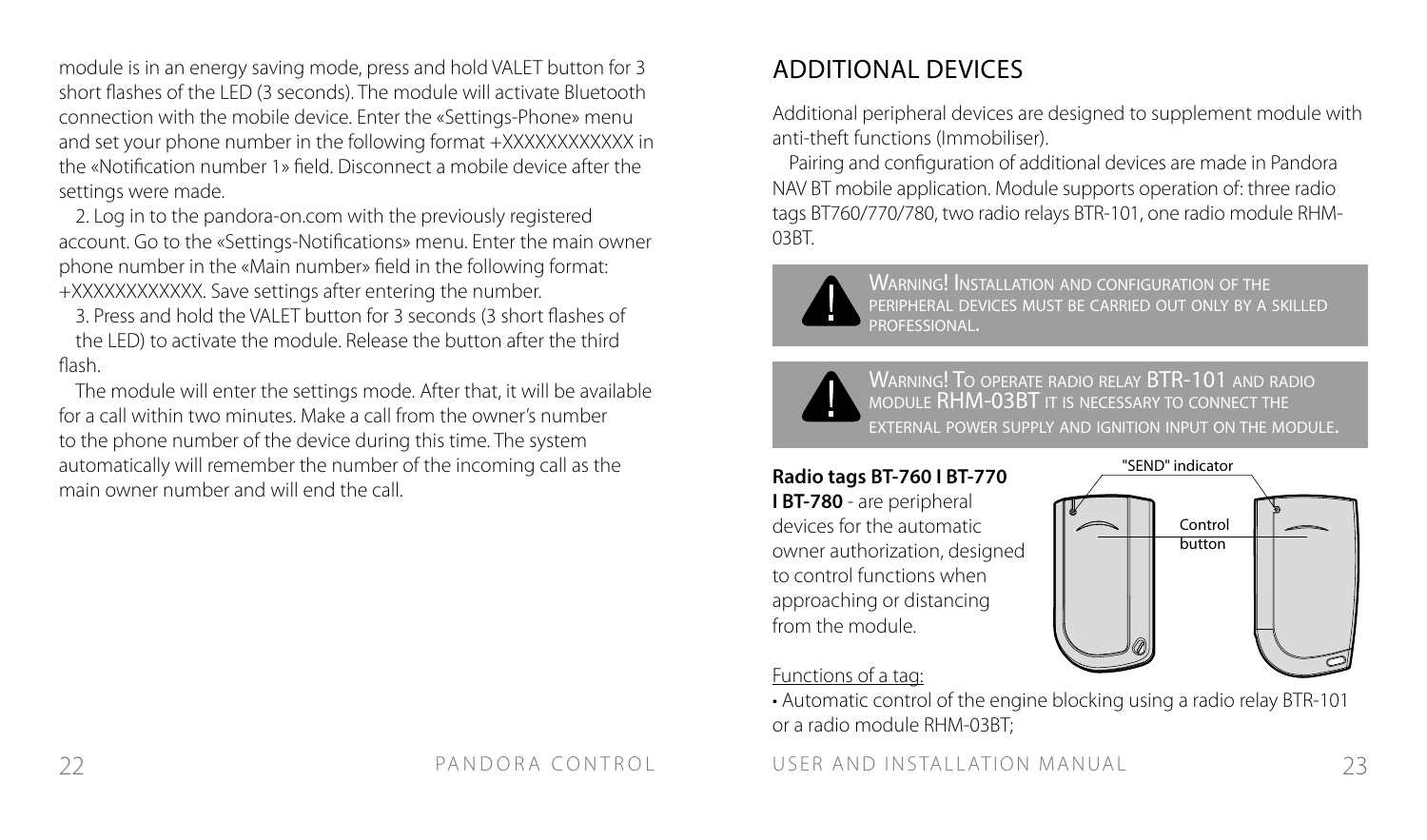• Automatic control of the hood lock using a radio module RHM-03BT;

• Prohibition of sending the alarm notifications when a tag is in a coverage zone and "Use LIN as input" and "Accelerometer trigger" functions are enabled.

#### Pairing a radio tag:

- Open mobile application NAV BT. Go to the "Peripheral devices" menu and press the "ENTER PAIRING MODE" button;
- Press and hold the control button on the tag until the sixth flash of the «SEND» indicator;
- If pairing was successful, the radio tag will be displayed in the App;
- To pair second and third tag repeat the procedure;
- Finish pairing by pressing the "EXIT PAIRING MODE" button;
- Enable «Allow use of tags» function.

**Radio relay BTR-101** – is a peripheral device designed to manage the engine blocking.

#### Functions of the relay:

• Engine blocking when ignition is ON and the radio tag is not in coverage zone, disabling engine blocking when the radio tag is in coverage zone;

• Automatic engine blocking on unauthorized motion in absence of connection with the module;

• Engine blocking on or without motion («Engine blocking on motion» function);

• Enabling and disabling engine blocking through online services (it is necessary to set «programmable channel» mode as Engine blocking.



#### Pairing a relay:

- Connect the wire 1 to a grounded spot of a car;
- Open mobile application NAV BT. Go to the "Peripheral devices" menu and press the "ENTER PAIRING MODE" button;
- Connect the wire 3 to the wire 4. Connect them to constant +12V;
- If pairing was successful, the radio relay will be displayed in the App;
- Finish pairing by pressing the "EXIT PAIRING MODE" button;
- Disconnect the wire 3, insulate unused wires.

**Radio module RHM-03BT** – is a peripheral device designed to monitor the hood switch position, manage the engine blocking and control the front hood lock.

#### Functions of the module:

• Closing the hood lock when ignition is OFF, unlocking the hood lock when ignition is ON and the radio tag is in coverage zone;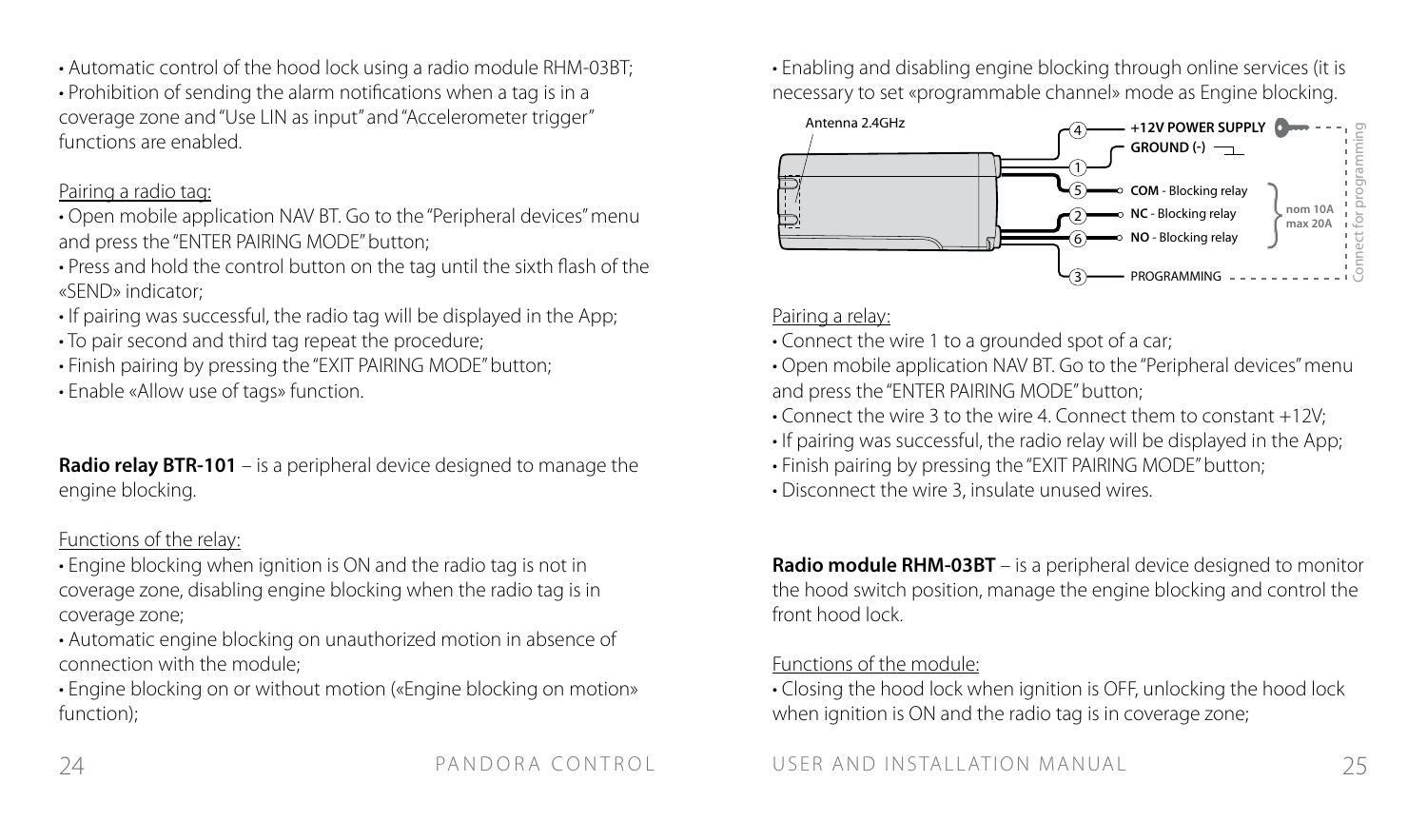• Engine blocking when ignition is ON and the radio tag is not in coverage zone, disabling engine blocking when the radio tag is in coverage zone;

• Automatic engine blocking on motion in absence of connection with the module;

• Engine blocking on or without motion («Engine blocking on motion» function);

• Automatic engine blocking by loss of connection with the module («Activating radio relay blocking before going into sleep mode» function).



Pairing a module:

• Connect the wire 4 (Green) to the wire 5 (Black). Connect them to a grounded spot of a car;

• Open mobile application NAV BT. Go to the "Peripheral devices" menu and press the "ENTER PAIRING MODE" button;

• Connect the wire 7 (Red) to constant +12V;

• If pairing was successful, the radio module will be displayed in the App;

- Finish pairing by pressing the "EXIT PAIRING MODE" button;
- Disconnect the wire 4 (Green), insulate unused wires.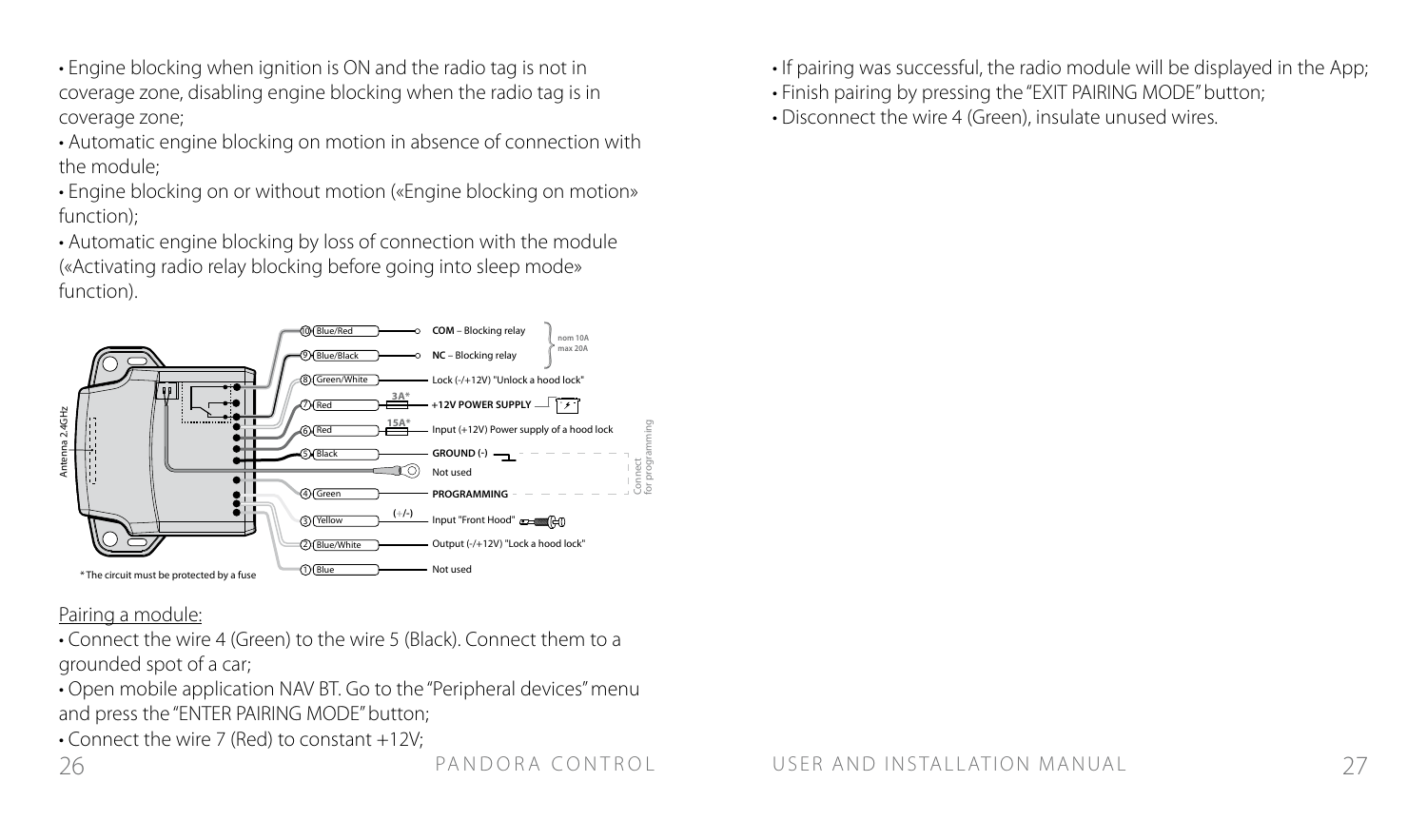# WARRANTY OBLIGATIONS

The manufacturer guarantees correct operation of the device if exploitation, installation, storage and transportation conditions described in this manual were met. The device should only be used according to the manual. Parts malfunctioning during warranty period on the fault of the manufacturer should be repaired or replaced by the installation center of the manufacturer or by certified service center. A user loses the right for warranty services in the following cases:

- 
- when the warranty period expires;<br>• if exploitation, installation, storage or transportation conditions were not met;<br>• if there is mechanical damage of the external parts of the device after
- it is sold. This includes: fire damage, consequential damage in case of car accident, aggressive liquids and water seeping damage, damage caused by improper use;<br>• if the damage was caused with incorrect settings and parameter
- 
- adjustment;<br>• if there is no properly filled warranty card and installation certificate.

**Warranty period is 3 years since the moment of purchase, but no more than 3,5 (three and a half) years since the moment of production.**

This warranty does not include batteries, as they have their own service life time. Maintenances and repairs of the system with expired warranty period are carried out at the expense of the user on separate contracts between the user and the installer/service center.